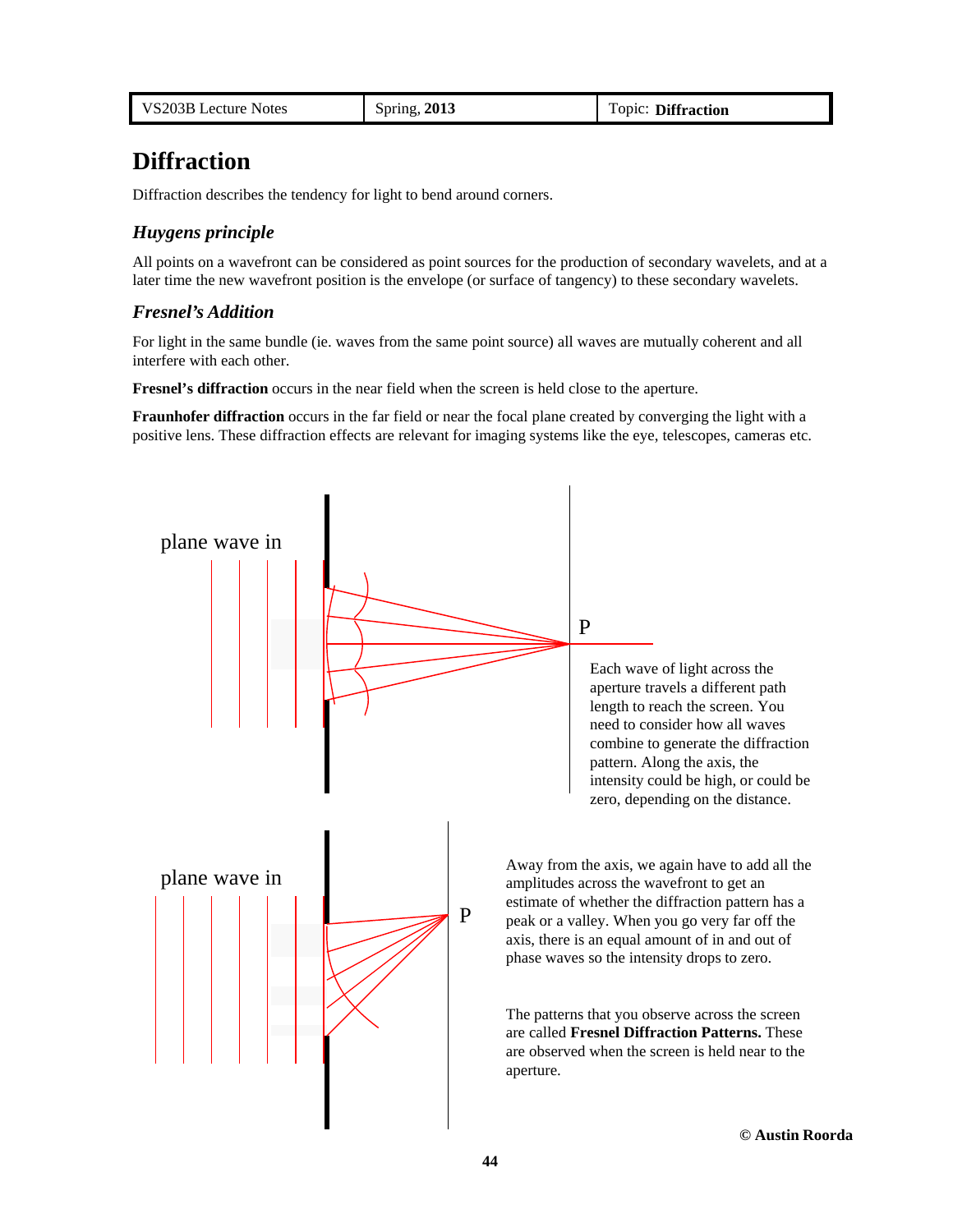| VS203B Lecture Notes | Spring, 2013 | Topic: Diffraction |
|----------------------|--------------|--------------------|
|                      |              |                    |



In thse figures the aperture is on the right and the screen is on the left. You can see how the intensity distribution on the screen will vary as the screen is moved toward an aperture. (images from **David C. Banks, John T Foley, Kiril N. Vidimce and Ming-Hoe Kiu, "Instructional Software for Visualizing Optical Phenomena," 1997 IEEE Visualization Conference.)**

Now we move very far away from the aperture. The effect is that the distance for each ray across the aperture to optical axis at the screen is very nearly the same. This called the **far field**. In the far field, there is always a peak at the center because all the light is in phase



Now if we look off the axis, we introduce a phase difference across the rays. When the phase difference at the edges is equal to 1 wavelength. One half of the waves are out of phase with the other half and we get the first low intensity point in the diffraction pattern. The diffraction pattern is called the **Fraunhofer Diffraction Pattern**.Note that this is opposite to the case of the double slit, because now we have to include the phase of all the rays.



In this diffraction pattern, for small angles, the positions of the **minima** occur at:  $a\sin(\theta) = m\lambda$ ,

where  $m = \pm 1, \pm 2, \ldots$  and a is the width of the slit. For a screen at a distance s,

$$
\sin \theta \approx \theta \approx \frac{x}{t}
$$
  $\therefore$  minima occur when  $x = \frac{m\lambda t}{d}$   $m = \pm 1, \pm 2...$   
note that the equation is the same as for the double slit, except it is  
used to locate the minima, and there is no m=zero

**© Austin Roorda**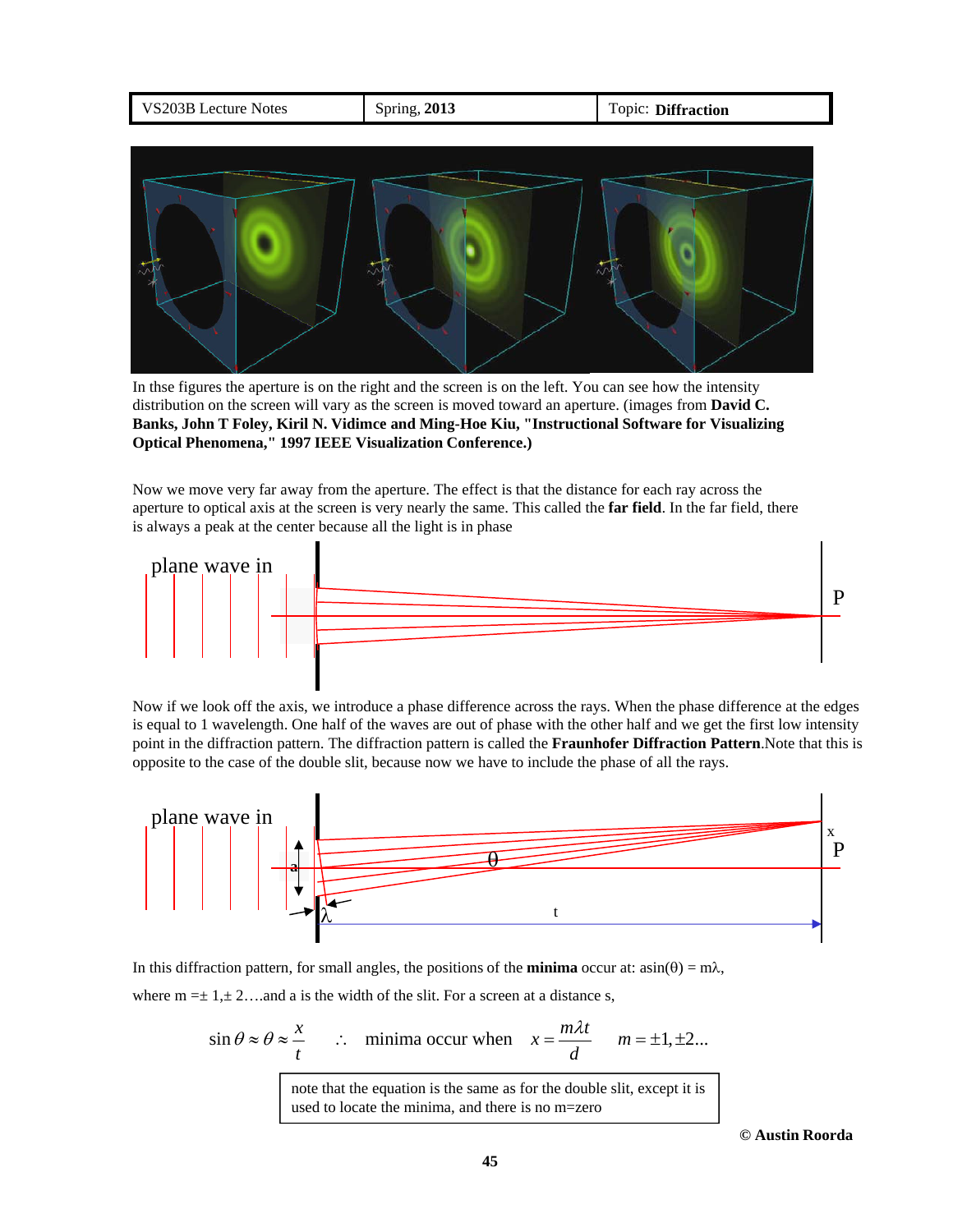| VS203B Lecture Notes | Spring, 2013 | Topic: Diffraction |
|----------------------|--------------|--------------------|
|----------------------|--------------|--------------------|

**Example** (example 22.1a from Keating p 498)

A slit of width 0.5 mm is illuminated with 633 nm light. At what angular location is the first minimum observed in the single slit diffraction pattern on a distant screen?

$$
0.5 \times 10^{-3} \sin \theta = 633 \times 10^{-9} \cdot m
$$
  

$$
\sin \theta = \frac{633 \times 10^{-9}}{0.5 \times 10^{-3}} = 1.27 \times 10^{-3}
$$

using a small angle approximation

 $\theta = 1.27 \times 10^{-3}$  radians

 $0.5 \times 10^{-7}$ 

 $\times$ 

Where is the location of the minimum if the screen is 10 m away from the slit?

$$
\theta = 1.27 \times 10^{-3} \text{ radians}
$$
  
x = 10 \cdot \tan \theta \approx 10 \cdot \theta = 1.27 \text{ cm}

## *Intensity profile of the diffraction pattern*

The central peak is the most intense of all. This is because all of the light is in phase at that point. As you move further off-axis, the presence of out of phase zones reduce the amplitude and also there is an overall fall-off in intensity due to the fact that you are getting further from the slits. An infinitely small slit will produce a uniform illumination with the expected fall-off due to distance from the slit. The amplitude and intensity profiles are given by:  $\sqrt{2}$ 

$$
E = \frac{\sin\left(\frac{\pi d \sin \theta}{\lambda}\right)}{\left(\frac{\pi d \sin \theta}{\lambda}\right)} \implies I = E^2 = \left(\frac{\sin\left(\frac{\pi d \sin \theta}{\lambda}\right)}{\left(\frac{\pi d \sin \theta}{\lambda}\right)}\right)
$$
  
this form,  $\frac{\sin(x)}{x}$ , is called the sinc function

The zeros occur when:

$$
\frac{\pi d \sin \theta}{\lambda} = m \cdot \pi, \quad \text{where } m = \pm 1, \pm 2...
$$
  

$$
\sin \theta = \frac{m \pi \lambda}{\pi d} = \frac{m \lambda}{d}
$$
  
for small angles,  

$$
\sin \theta \approx \frac{x}{t} \implies x = \frac{m \lambda t}{d}
$$

The diffraction pattern is spread perpendicular to the direction of the slit (ie if the slit is vertical, the diffraction pattern is horizontal).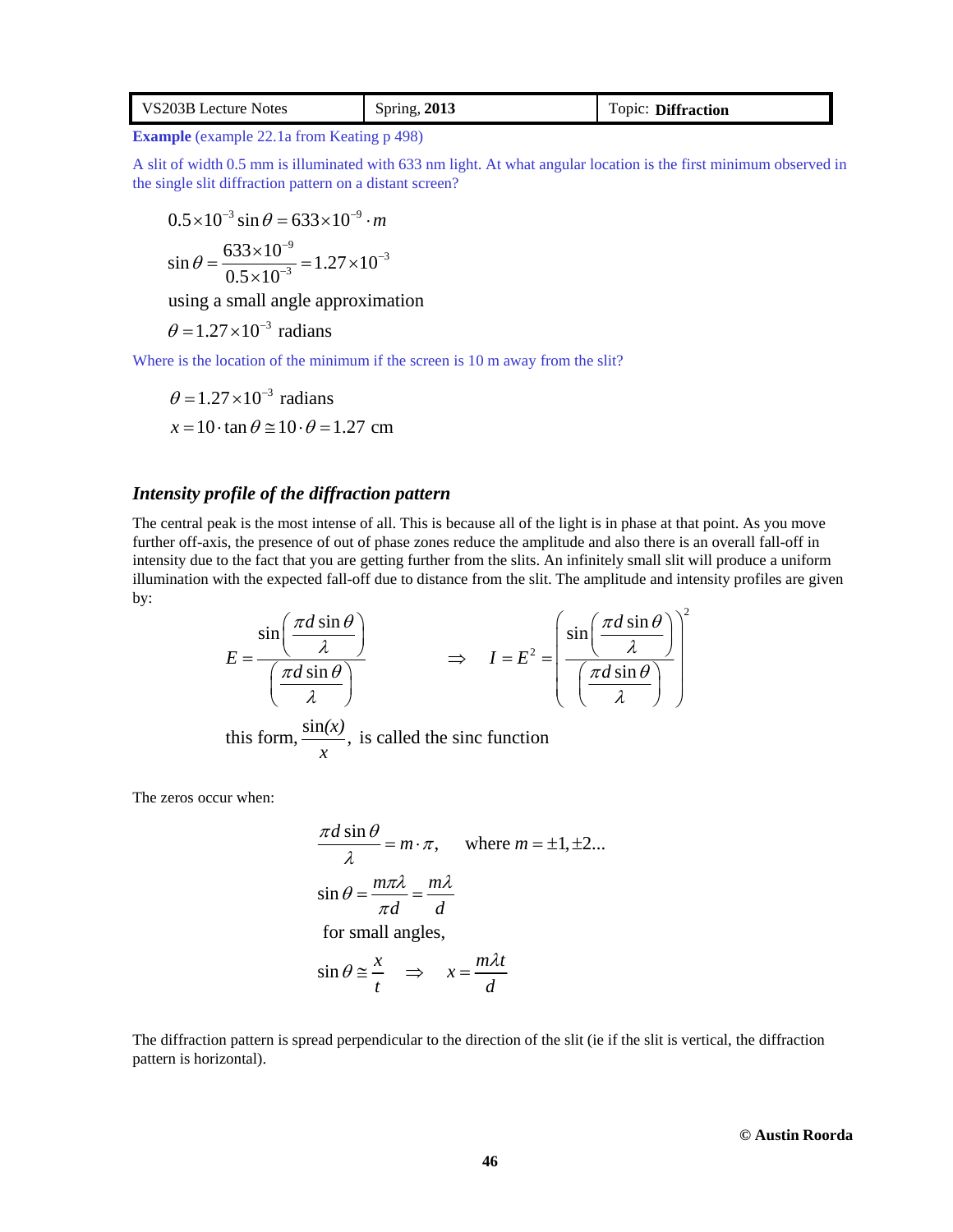| VS203B Lecture Notes | Spring, 2013 | Topic: Diffraction |
|----------------------|--------------|--------------------|
|----------------------|--------------|--------------------|

# *Fraunhofer diffraction patterns for other apertures.*

#### **Rectangular aperture:**

 $\Gamma$ ᄀ

A square aperture can be considered as two slit apertures in the vertical and horizontal directions. The *sinc* functions for each slit aperture are simply multiplied together.

**b** 
$$
E = \frac{\sin(\alpha)}{\alpha} \cdot \frac{\sin(\beta)}{\beta}, \text{ where } \alpha = \frac{\pi a \sin \theta}{\lambda}, \beta = \frac{\pi b \sin \phi}{\lambda}
$$

#### **Circular aperture:**

This is the most relevant and important aperture shape since it is the shape of most lenses and apertures. The diffraction pattern for a circular aperture is defined as:

$$
E = \frac{2 \cdot J_1 \left(\frac{\pi d \sin \theta}{\lambda}\right)}{\left(\frac{\pi d \sin \theta}{\lambda}\right)} \qquad \Rightarrow \qquad I = E^2 = \left(\frac{2 \cdot J_1 \left(\frac{\pi d \sin \theta}{\lambda}\right)}{\left(\frac{\pi d \sin \theta}{\lambda}\right)}\right)^2
$$

Where  $J_1$  is the Bessel function. The shape that this equation defines is called the Airy disc. The radius to the first minimum in this function is:

$$
\theta = \frac{1.22 \cdot \lambda}{d}
$$
 also, since  $\theta \approx \frac{x}{t}$   
 $x = \frac{1.22 \cdot \lambda t}{d}$   $\Leftarrow$  compare with  $x = \frac{\lambda t}{d}$  for first minimum through a slit aperture

I have been stating that the Fraunhofer diffraction pattern can be obtained by moving the screen far from the aperture. A Fraunhofer diffraction pattern can also be generated at the focal point of a lens. So Fraunhofer diffraction patterns are also observed in the image plane. In order to generate a pattern, you set the lens against the aperture and simply use the focal length of the lens as the aperture to screen distance (ie replace s with f') Everything else is the same.

Diffraction is another factor that limits the image quality in optical systems. Recall that the size of the diffraction pattern is inversely proportional to the diameter of the aperture. Therefore, in a lens, the bigger the aperture, the smaller the Airy disc.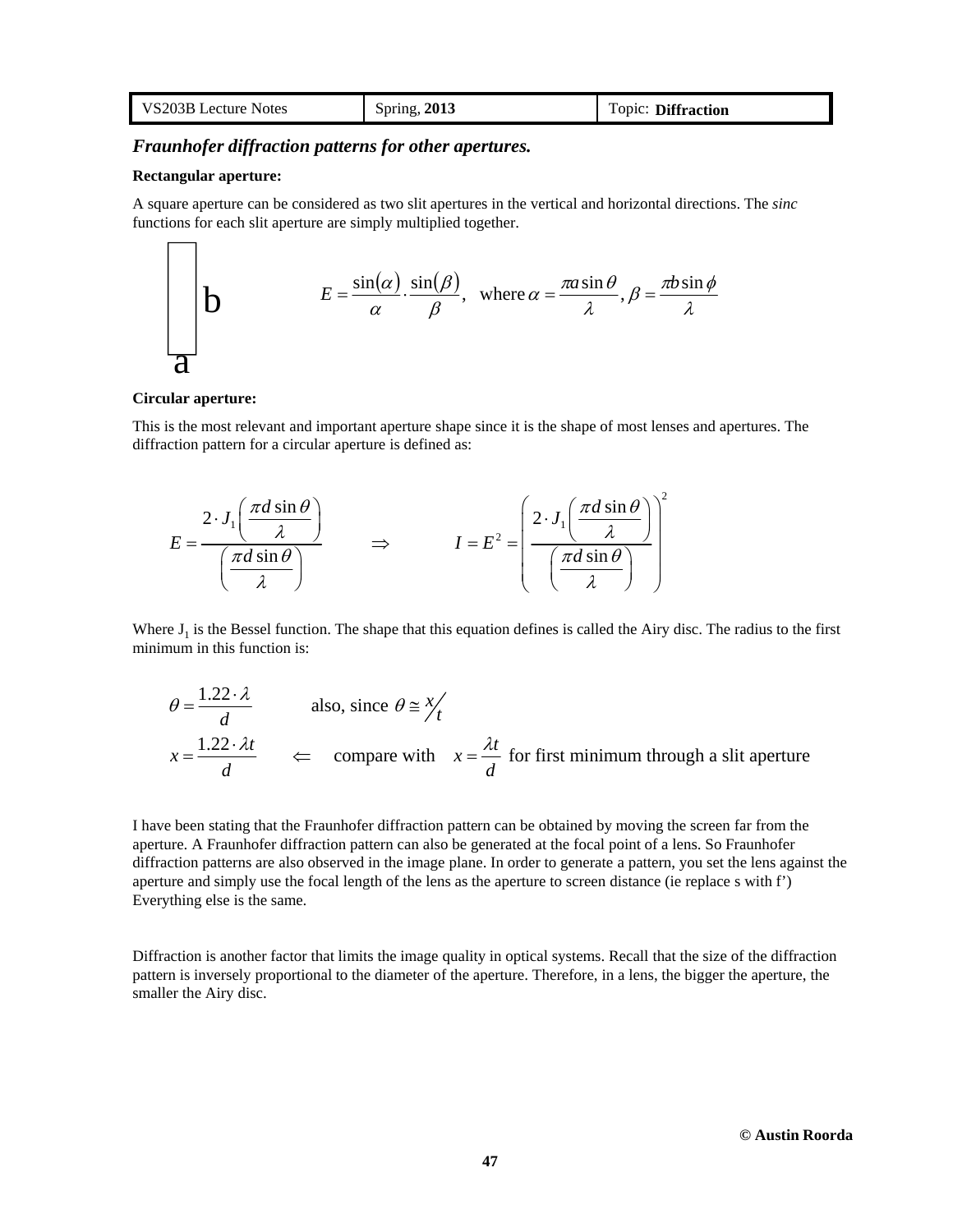| VS203B Lecture Notes | Spring, 2013 | Topic: Diffraction |
|----------------------|--------------|--------------------|
|----------------------|--------------|--------------------|

### *Two Point Resolution*

Consider two **mutually incoherent** point sources. When the sources are mutually incoherent, you simply add the intensities. Each source produces an Airy disc in the image plane. When the sources get close together, the two Airy disc patterns begin to overlap until they can no longer be resolved as distinct objects.

The smallest value of the angle for which images of two points can be detected as two distinct objects is the limit of resolution. We have to adopt an arbitrary standard to come up with a number for the resolution limit so we define the limit as when the peak from one Airy disc sits atop the first minimum of the other distribution. This is called the **Rayleigh resolution limit**. The equation that defines this condition is simply the distance from the center to the first minimum which I showed earlier:



Recall that aberrations tend to blur ideal images. But even if there were no aberrations, rays would not be imaged to a point source but to a diffraction pattern. Perfect optical systems that have no aberrations are still limited by diffraction. A system that is free from aberrations is called **diffraction-limited** (ie its image quality is limited solely by diffraction)